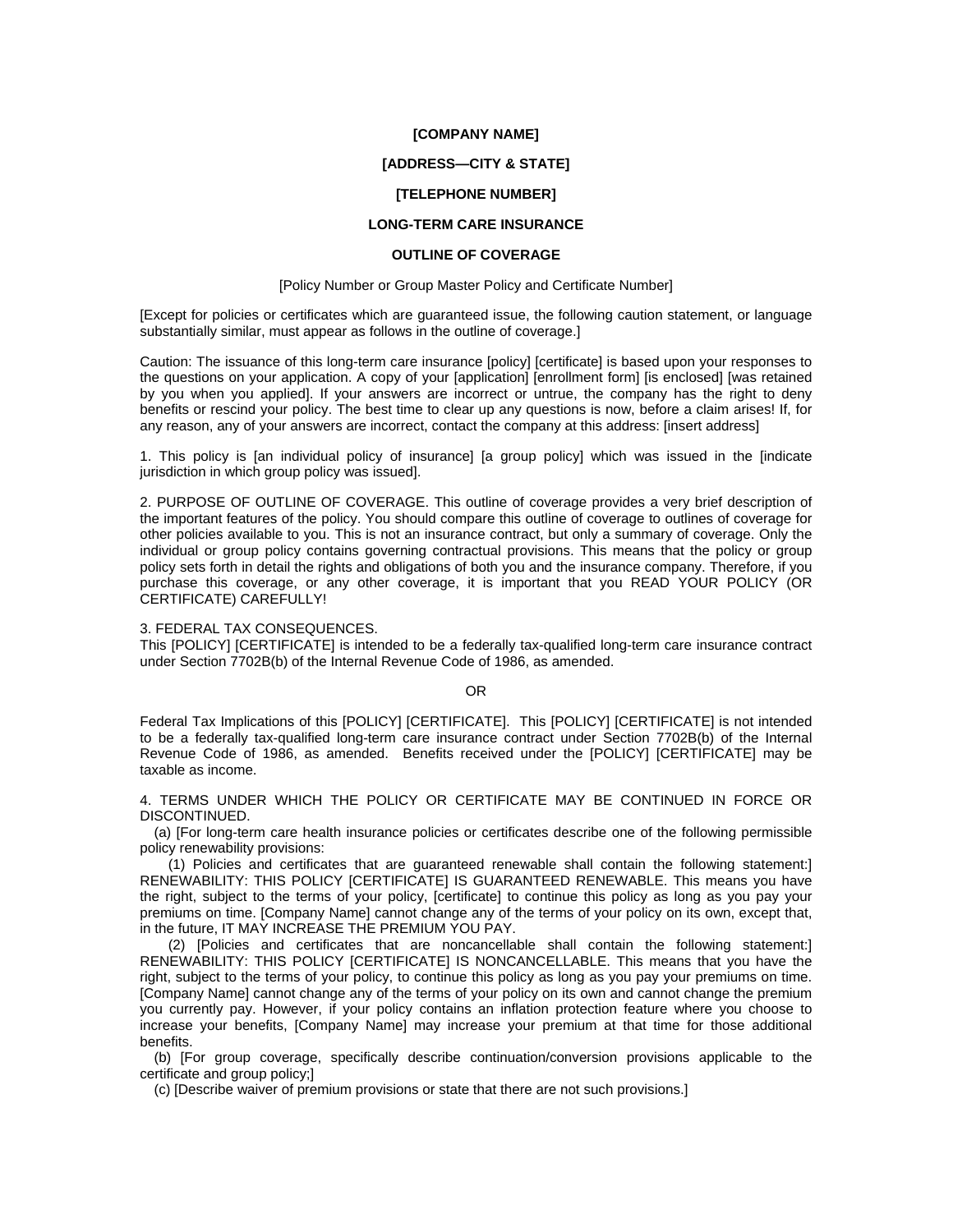# 5. TERMS UNDER WHICH THE COMPANY MAY CHANGE PREMIUMS.

[In bold type larger than the maximum type required to be used for the other provisions of the outline of coverage, state whether or not the company has a right to change the premium, and if a right exists, describe clearly and concisely each circumstance under which the premium may change.]

6. TERMS UNDER WHICH THE POLICY OR CERTIFICATE MAY BE RETURNED AND PREMIUM REFUNDED.

(a) [Provide a brief description of the right to return—"free look"—provision of the policy.]

(b) [Include a statement that the policy either does or does not contain provisions providing for a refund or partial refund of premium upon the death of an insured or surrender of the policy or certificate. If the policy contains such provisions, include a description of them.]

7. THIS IS NOT MEDICARE SUPPLEMENT COVERAGE. If you are eligible for Medicare, review the Medicare Supplement Buyer's Guide available from the insurance company.

(a) [For producers] Neither [insert company name] nor its producers represent Medicare, the federal government or any state government.

(b) [For direct response] [insert company name] is not representing Medicare, the federal government or any state government.

8. LONG-TERM CARE COVERAGE. Policies of this category are designed to provide coverage for one (1) or more necessary or medically necessary diagnostic, preventive, therapeutic, rehabilitative, maintenance, or personal care services, provided in a setting other than an acute care unit of a hospital, such as in a nursing home, in the community or in the home.

This policy provides coverage in the form of a fixed dollar indemnity benefit for covered long-term care expenses, subject to policy [limitations] [waiting periods] and [coinsurance] requirements. [Modify this paragraph if the policy is not an indemnity policy.]

# 9. BENEFITS PROVIDED BY THIS POLICY.

(a) [Covered services, related deductibles, waiting periods, elimination periods and benefit maximums.]

- (b) [Institutional benefits, by skill level.]
- (c) [Non-institutional benefits, by skill level.]
- (d) Eligibility for Payment of Benefits

[Activities of daily living and cognitive impairment shall be used to measure an insured's need for longterm care and must be defined and described as part of the outline of coverage.]

[Any additional benefit triggers must also be explained. If these triggers differ for different benefits, explanation of the triggers should accompany each benefit description. If an attending physician or other specified person must certify a certain level of functional dependency in order to be eligible for benefits, this too must be specified.]

10. LIMITATIONS AND EXCLUSIONS.

[Describe:

(a) Preexisting conditions;

(b) Non-eligible facilities and provider;

(c) Non-eligible levels of care (e.g., unlicensed providers, care or treatment provided by a family member,

etc.);

(d) Exclusions and exceptions;

(e) Limitations.]

[This section should provide a brief specific description of any policy provisions which limit, exclude, restrict, reduce, delay, or in any other manner operate to qualify payment of the benefits described in Number 6 above.]

# THIS POLICY MAY NOT COVER ALL THE EXPENSES ASSOCIATED WITH YOUR LONG-TERM CARE NEEDS.

11. RELATIONSHIP OF COST OF CARE AND BENEFITS. Because the costs of long-term care services will likely increase over time, you should consider whether and how the benefits of this plan may be adjusted. [As applicable, indicate the following:

(a) That the benefit level will not increase over time;

(b) Any automatic benefit adjustment provisions;

(c) Whether the insured will be guaranteed the option to buy additional benefits and the basis upon which benefits will be increased over time if not by a specified amount or percentage;